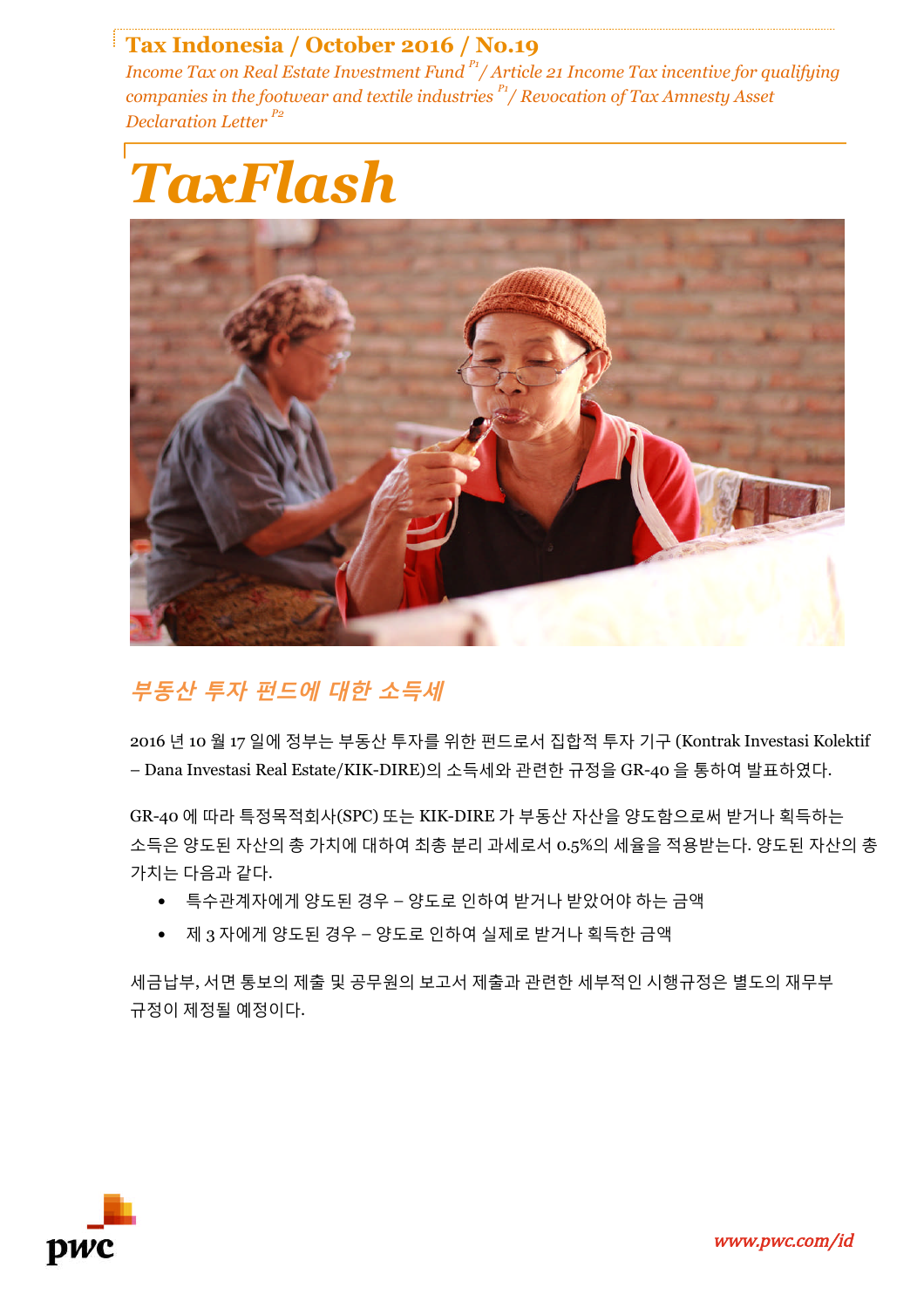# **신발제조업***(footwear)***과 섬유***(textile)***산업에 대한 개인소득세 혜택**

정부는 2016년 10월 17일에 특정 노동집약적인 산업과 관련하여 고용인에 대한 개인 소득세 혜택을 부여하는 규정인 GR-41을 발표하였다. GR-41은 수출위주 산업의 경쟁력 강화와 고용창출을 위해 제정되었으며, 개인소득세 혜택은 2016년 7월 부터 2017년 12월까지 한시적으로 적용 된다.

특정 노동집약적인 산업에 종사하는 고용인은 연간 과세소득이 5천만 루피아 이하인 경우에는 특별 최종분리과세로서 2.5%의 개인소득세율을 적용받는다. 실제 과세소득인 연간 5천만 루피아를 초과하는 경우에는 초과분에 대하여 15%의 최종분리과세를 적용받는다.

개인세득세 혜택은 고용주가 2016년 7월과 2017년 1월의 월별 근로소득세 신고서에 기재한 고용인에 한하여 적용 된다.

동 규정이 적용 가능한 납세의무자의 조건은 다음과 같다.

- 신발제조업, 섬유 및 섬유 제품 산업의 법인사업자
- 고용인이 최소 2,000명 이상
- 고용인의 개인소득세를 회사가 부담하는 경우
- 전년 매출 기준으로 50% 이상수출
- 단체노동협약('collective labour agreement')가 있는 경우
- 고용인이 사회보장제도(BPJS Ketenagakerjaan)과 건강보험제도(BPJS Kesehatan)에 가입이 되어 있는 경우
- 현재 Tax Allowance 또는 Tax Reduction facility의 혜택을 받지 않는 경우

이와 관련한 구체적인 개인소득세 혜택의 계산방법과 신고 방법은 재무부 규정으로 추가로 발표될 예정이다.

## **조세사면제도 자산신고서의 철회**

2016년 10월 21일에 DGT(Director General of Tax)는 조세사면제도 관련 자산 신고서(*Surat Pernyataan Harta untuk Pengampunan Pajak/SPHPP*)의 철회와 관련한 규정인 No.PER-21/PJ/2016(PER-21)을 발표하였다.

PER-21은 재무부 규정 No.141/PMK.03/2016 (an implementing regulation of the Tax Amnesty Law No.11/2016)에 근거한 SPHPP의 철회와 관련한 구제척인 조항의 이행 규정으로 사용된다.

PER-21 에 따르면 하기 조건을 만족하는 특정 납세의무자는 기제출한 SPHPP 를 철회할 수 있다.

- 소득이 비과세 소득 기준금액을 하회하는 경우
- 추가적인 자산이 상속이거나 또는 조세사면제도 대상이 아닌 보조금인 경우

또한, 기 제출된 SPHPP 는 납세의무자에게 반환되지 아니하며, SPHPP 에 기재된 정보는 DGT 데이타베이스에 사용될 것이다.